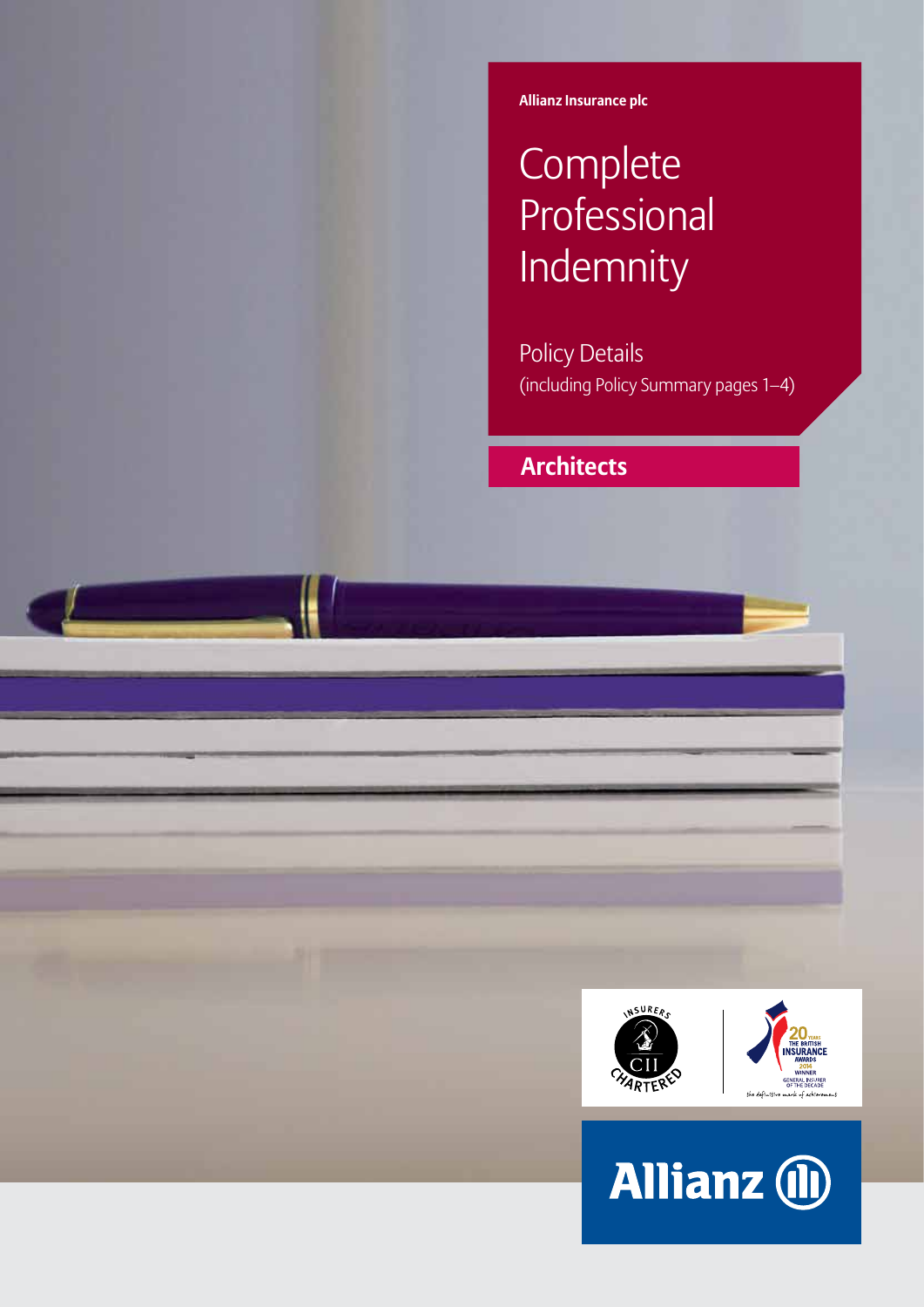# Policy Summary



This is a Policy Summary only and does not contain full terms and conditions of the contract of insurance. Some covers are optional and will only apply if you have selected them. Full terms and conditions can be found in the policy documents, a copy of which is available on request.

## What is Professional Indemnity Insurance?

Professional Indemnity insurance covers your legal liability arising from your professional services in the event that a third party claims to have suffered a loss as a result of your professional negligence.

Professionals may owe a duty of care to anybody who might reasonably rely upon the service or advice they have provided. In today's commercial world, clients expect high standards of service and are more inclined to resort to litigation when such standards have not been met.

Professional Indemnity insurance is designed to provide protection against such claims, providing an indemnity for damages which are awarded against your business, for legal costs in defending the claim and for costs that may be awarded against you subject to the policy terms and conditions.

Any business or person who provides services such as advice, design, or offers their skills or knowledge services in a professional category should consider Professional Indemnity insurance.

This Professional Indemnity insurance Policy is underwritten by Allianz Insurance plc.

## What is the policy duration?

This policy has a 12 month period of insurance (unless shown differently on your policy schedule), and is annually renewable.

## Will I have any cancellation rights?

You have the right to cancel the policy and receive a return of premium paid, less an administration charge of £50 and an amount representing the cover you have received to date.

This is subject to certain terms and conditions, full details of which can be found in the policy wording.

## How do I make a complaint?

Allianz aim to get it right, first time every time. If we make a mistake we will try to put it right promptly.

Allianz will always confirm to you receipt of your complaint within 5 working days and do our best to resolve it within 4 weeks. If we cannot we will let you know when an answer may be expected.

If we have not resolved the situation within 8 weeks we will provide you with information about the Financial Ombudsman Service.

If you have a complaint about anything other than the sale of the policy, please contact our Customer Satisfaction Manager at:

Customer Satisfaction Manager Allianz Insurance plc 57 Ladymead Guildford Surrey GU1 1DB

Telephone number: **01483 552438** Fax number: **01483 790538** Email: **acccsm@allianz.co.uk**

Using our complaints procedure or referral to the Financial Ombudsman Service does not affect your legal rights.

## Would I receive compensation if Allianz were unable to meet its liabilities?

Allianz Insurance plc contributes to the Financial Services Compensation Scheme (FSCS). You may be entitled to compensation from the FSCS if we are unable to meet our liabilities. Further information about compensation scheme arrangements is available at www.fscs.org.uk, by emailing enquiries@fscs.org.uk or by phoning the FSCS on 0800 678 1100 or 0207 741 4100.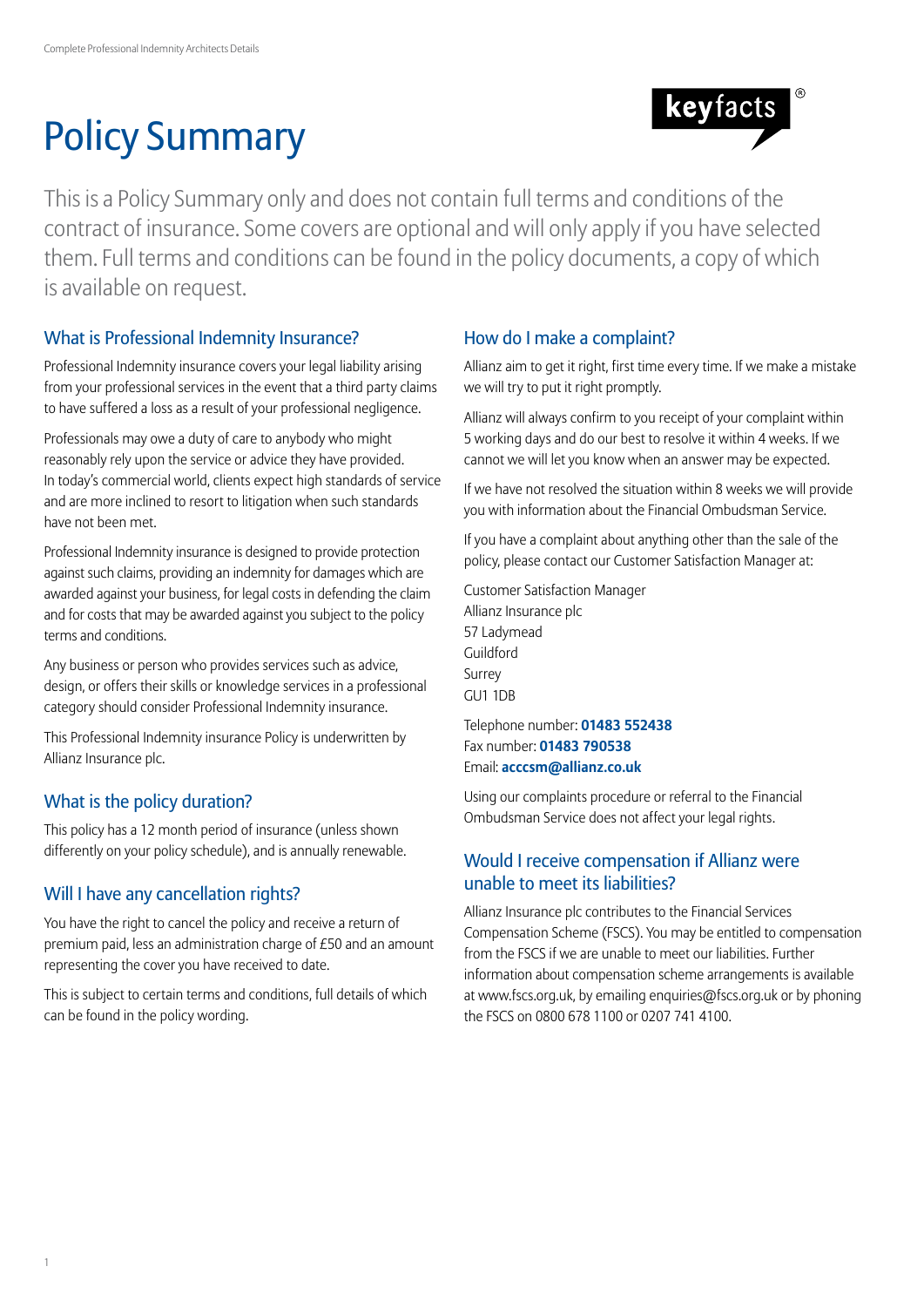### How do I make a claim?

If you need to claim, your dedicated claims handler will help and guide you through the process.

You can notify us of a claim by: Telephone: 0344 893 9500

Our claims helpline is available 24 hours a day, 7 days a week.

Post: Claims Division Allianz Insurance plc 500 Avebury Boulevard Milton Keynes MK9 2XX

Please have your policy number to hand and as much information about the claim as possible. For further information please see page 5.

## Please read the Policy

Please periodically review the policy and the policy schedule to make sure that it meets and continues to meet your needs and that you understand its terms, conditions, limits and exclusions.

If you wish to change anything or if there is any thing you do not understand please contact your insurance adviser.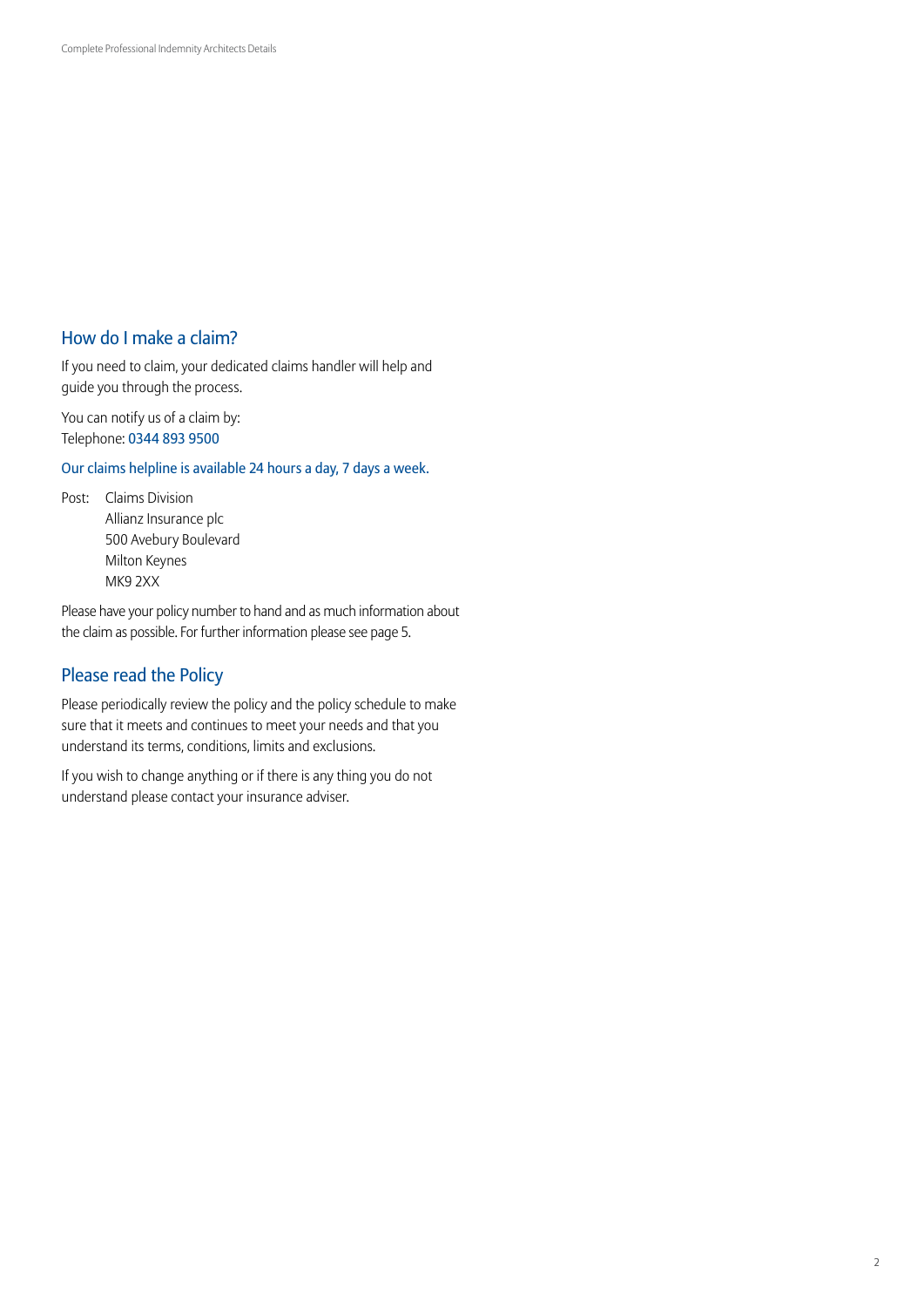## Core Cover

### **Significant Features and Benefits Significant Features and Benefits**

- Professional Indemnity Insurance provides indemnity for losses arising from civil liability (including liability for claimant's costs and expenses incurred) arising in connection with your professional services including:-
	- breach of professional duty
	- infringement of copyright or intellectual property rights
	- breach of confidentiality
	- defamation
	- and other types of civil liability, unless specifically excluded.
- Insured Person cover extends to include you, past and present partners (or members of limited liability partnerships), directors, employees and their personal representatives in the event of death, incapacity, insolvency or bankruptcy.
- Fraud and Dishonesty Cover liability of your business to any third party resulting from fraudulent or dishonest conduct of any employee unless condoned by a partner or director.
- Lost Documents Cover costs of replacing or restoring documents lost or damaged in transit or in your custody or control up to a maximum of £100,000 in the aggregate during the period of insurance. An Excess of £250 applies to this cover, unless an alternative amount is specified in the Schedule.
- Court Attendance Cover if attending court as a witness by any principal, partner, member, director or employee when defending a claim, a rate of £300 per person per day (£150 per person per day for employees) is applicable.
- Mitigation Cover– costs incurred in remediating or mitigating a loss or potential loss that may otherwise result in a claim subject to specific requirements.
- Specialist Consultants Cover claims resulting from any wrongful act of your specialist consultants, designers or subcontractors engaged in the performance of your professional services. Cover applies provided that you have not waived or otherwise impaired any rights of recourse against such persons.
- Asbestos Cover claims in connection with, based upon or attributable to the presence or release of asbestos containing materials. Cover is subject to a sub-limit of liability of £250,000 any one claim and in the aggregate.
- Collateral Warranty Cover claims arising from any collateral warranties, duty of care or similar agreements provided by you, to the extent that such liability would have attached to you in the absence of such contractual duty, term or agreement.

- Pollution Cover claims arising out of the actual, alleged or threatened, sudden or accidental presence, discharge, dispersal, release, migration or escape of pollutants other than asbestos, nuclear or radioactive material of any sort.
- Health & Safety Legislation Cover reasonable costs and expenses incurred with our prior written consent for defence of any proceedings first brought against you under the Health & Safety Legislation by any regulatory body or similar body where in our opinion defending such proceedings could prevent a concurrent or subsequent claim.

Provided that we shall not be liable to pay:

- a) unless the proceedings shall have arisen from a Wrongful Act committed by you in the performance of your professional services; or
- b) where there is a subsequent plea of finding of guilt on the part of you; or
- c) where in our opinion on the balance of probabilities the proceedings are unlikely to be defended successfully.

Cover is subject to a Sub-limit of Liability of 80% of the Defence Costs incurred up to a maximum amount of £250,000 any one claim and in the period of insurance.

- Joint Ventures Cover covers you against liability arising out of your professional services in respect of any joint venture, provided that you have previously declared to us all fees/ turnover received from any joint venture subject to specific requirements.
- Automatic Acquisitions Cover extends cover during the period of insurance to include another entity where you obtain control of the composition of the board of directors or more than half of the voting power; or a holding of more than half of the issued share capital subject to specific requirements.
- Defence Costs Cover covers defence costs incurred with our prior written consent.
- Innocent Non Disclosure we will not exercise our rights to avoid the insurance cover for innocent non-disclosure or innocent misrepresentation.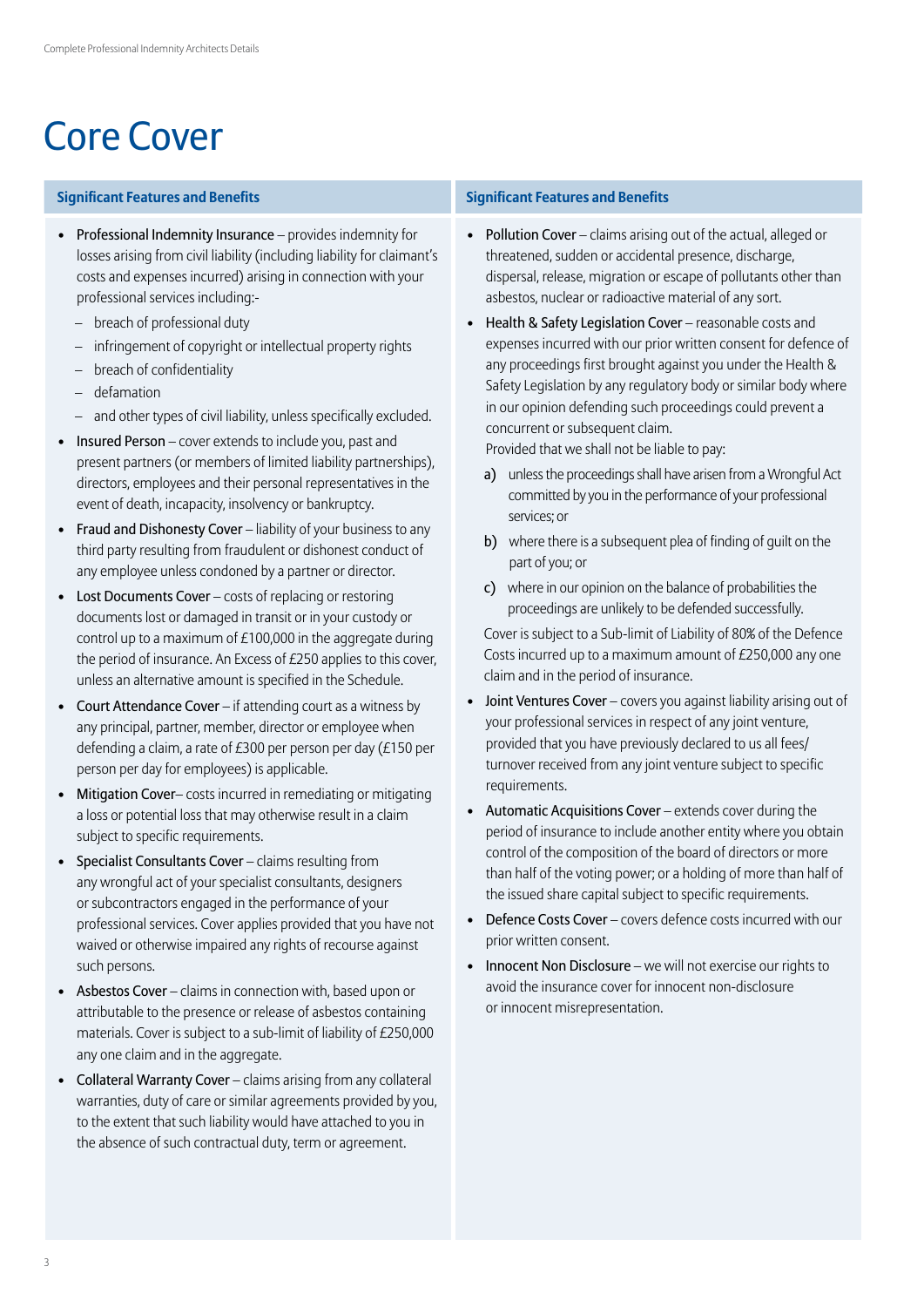- Claims Made Wording
	- the insurance covers claims first made against you, and/or circumstances that may lead to a claim, notified to us during the period of insurance
	- claims or circumstances which might give rise to a claim must be notified to us in writing as soon as reasonably possible and during the period of insurance.
- Adjudications
	- must be notified within two working days of your receipt of any notice of intention to adjudicate or at least 30 days before service by you of any notice of intention to adjudicate
	- immediate notice must be given to us of an ombudsman's review of a case connected with your professional services.
- Limit of Liability
	- the Limit of Liability is specified in the Schedule and applies on an "any one claim" basis without aggregate limitation in the period of insurance (unless stated otherwise in the Schedule)
	- Defence Costs are payable in addition to the Limit of Liability.
- Excess the insurance will be subject to an excess, shown in the Schedule, which is the amount you must contribute towards settlement of a claim. No excess applies to Defence Costs or Court Attendance Cover.
- Cover exclusions:
	- Asbestos arising out of, based upon or attributable to:
		- i) Bodily injury resulting from the presence or release or possible release of asbestos or asbestos containing materials in whatever form or quantity; or
		- ii) Asbestos inspections carried out by you.
	- Bodily injury/property damage unless arising from an actual or alleged failure to achieve the legally required standard of care, diligence and expertise in performing your professional services.
	- Contractual Liability except to the extent such liability would have attached to you in the absence of such contractual duty, term or agreement.
	- Pre-assessment of cost Failure to make an accurate preassessment of the cost of performing your professional services.
	- Directors' and Officers' Liability any Claim arising out of, based upon or attributable to any Claim made against an Insured in their capacity as a director, officer, trustee, Member or partner of the Company in respect of the performance or non-performance of their duties as a director, officer, trustee, Member or partner of the Company.

### **Significant Exclusions or Limitations Significant Exclusions or Limitations**

- Employers' Liability any Claim by any person for bodily injury, sickness, disease or death incurred, contracted or occurring whilst under a contract of service or apprenticeship with an Insured or for any breach of any obligation owed by an Insured as an employer.
- Employment Practice Violation any Claim arising out of, based upon or attributable to any act, error or omission with respect to any employment or prospective employment of any past, present, future or prospective employee or Insured Person of any Company.
- Infrastructure arising out of, based upon or attributable to software or mechanical failure, electrical failure, including any electrical power interruption, surge, brown out or black out, or telecommunications or satellite systems failure, outside the direct control of an Insured.
- Insolvency Insolvency administration or receivership of your business.
- Manufacturing liability arising out of, based upon or attributable to any manufacturing defect in any product.
- Fitness for purpose Fitness for purpose or other "no fault" obligation.
- Surveys and valuations unless undertaken by, or under the direct supervision of, a properly qualified person.
- Adjudications where the adjudicator is not independent or which do not allow for the adjudicator's decision to finally determine the dispute or allow the adjudicator to disregard the legal entitlements of the parties or which place any conditions upon the timing of commencement of proceedings.
- Pollution arising out of, based upon or attributable to any direction, request or effort to: (a) test for, monitor, clean up, remove, contain, treat, detoxify or neutralise Pollutants, or (b) respond to or assess the effects of Pollutants.
- Prior Claims/circumstances Previous claims or circumstances.
- Prior Acts before the Retroactive Date stated in your Schedule.
- Trade debts incurred or quarantee given by you for a debt.
- U.S.A./Canada Claims brought in the United States of America or Canada.
- War or Terrorism
- Sanctions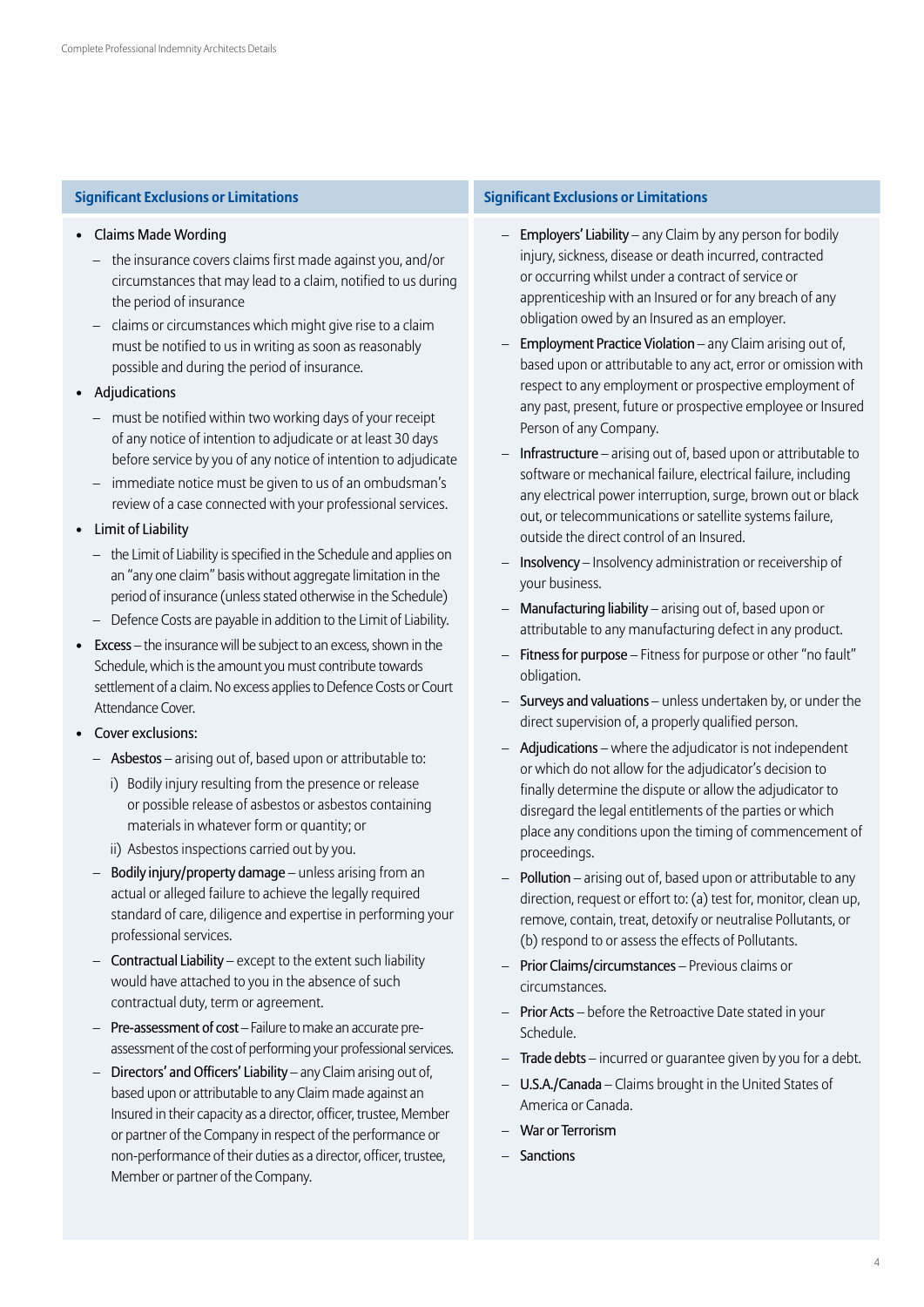# Additional Information

## How do I make a claim?

If you need to claim, your dedicated claims handler will help and guide you through the process.

You can notify us of a claim by:

### Telephone: **0344 893 9500**

Post: Claims Division Allianz Insurance plc 500 Avebury Boulevard Milton Keynes MK9 2XX

### **Lines are open from 9am to 5pm, Monday to Friday.**

## What to expect when making a claim

Allianz aims to deal with your claim promptly and fairly. We will update you on the progress of your claim by email, mail or by phone – whichever you prefer.

Depending on the type of claim and value involved, we may:

- forward a claim form for you to complete and sign
- ask you for additional information (eg,photographs)
- appoint an independent expert to deal with your claim
- arrange for a member of our claims team to visit you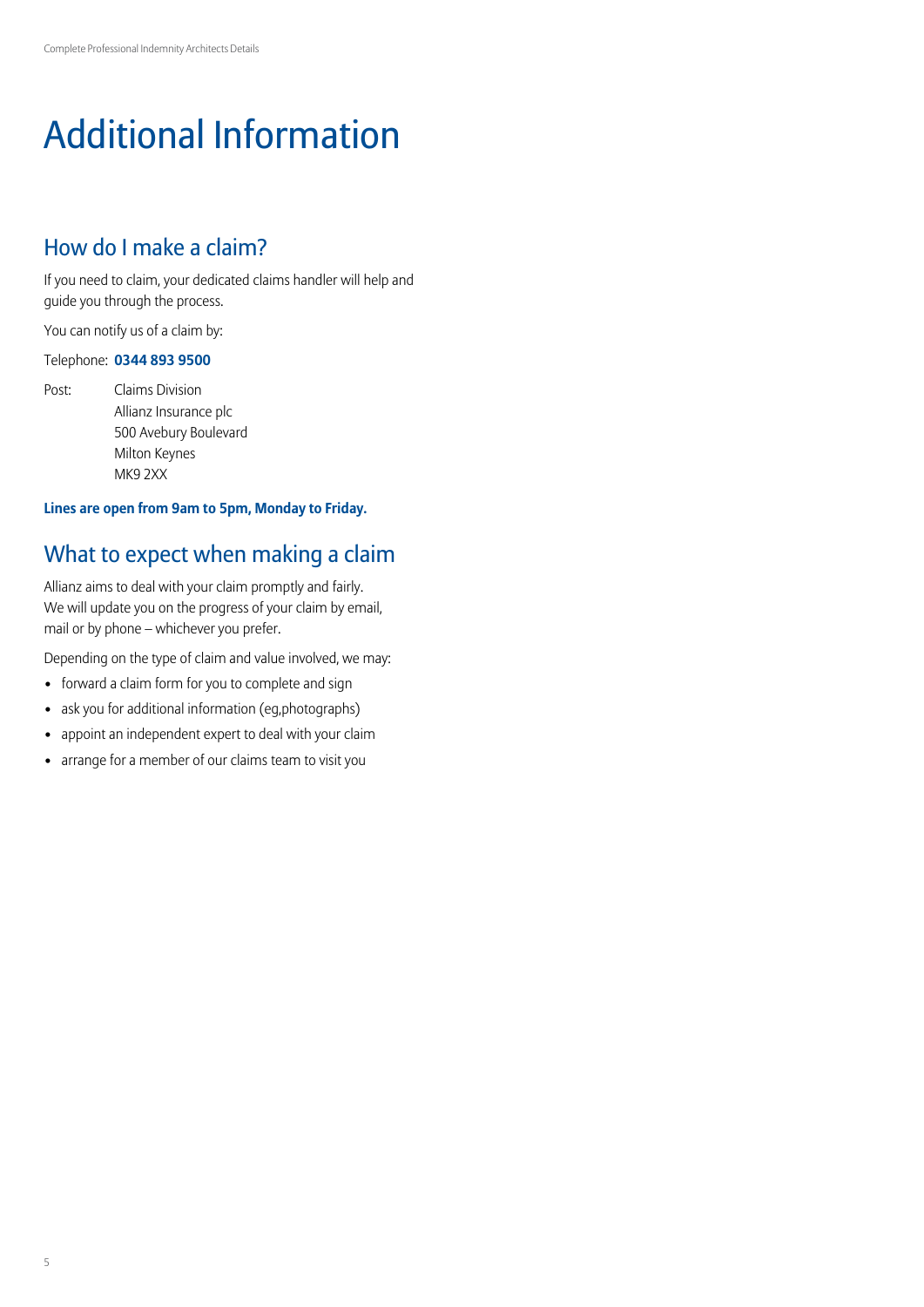## Data Protection

Allianz Insurance plc together with other companies within the Allianz SE group of companies ("Allianz Group") may use the personal and business details you have provided or which are supplied by third parties including any details of directors, officers, partners and employees (whose consent you must obtain) to:

- provide you with a quotation, deal with the associated administration of your Policy and to handle claims;
- search credit reference, credit scoring and fraud agencies who may keep a record of the search;
- share with other insurance organisations to help offset risks, administer your Policy, for statistical analysis, and to handle claims and prevent fraud;
- support the development of our business by including your details in customer surveys, for market research and business reviews which may be carried out by third parties acting on our behalf.

Allianz Group may need to collect and process data relating to individuals who may benefit from the Policy ("Insured Persons"), which under the Data Protection Act is defined as sensitive (such as medical history of Insured Persons) for the purpose of evaluating the risk and/or administering claims which may occur. You must ensure that you have explicit verbal or written consent from the Insured Persons to such information being processed by Allianz Group and that this fact is made known to the Insured Persons.

Telephone calls may be recorded for our mutual protection, training and monitoring purposes. Under the Data Protection Act 1998 individuals are entitled to request a copy of all the personal information Allianz Insurance plc holds about them. Please contact the Customer Satisfaction Manager, Allianz Insurance plc, 57 Ladymead, Guildford, Surrey, GU1 1DB. Personal details may be transferred to countries outside the EEA. They will at all times be held securely and handled with the utmost care in accordance with all principles of English law. By applying for and/or entering into this insurance Policy you will be deemed to specifically consent to the use of your data and your insurance Policy data in this way and for these purposes and that your directors, officers, partners, and employees have consented to our using their details in this way.